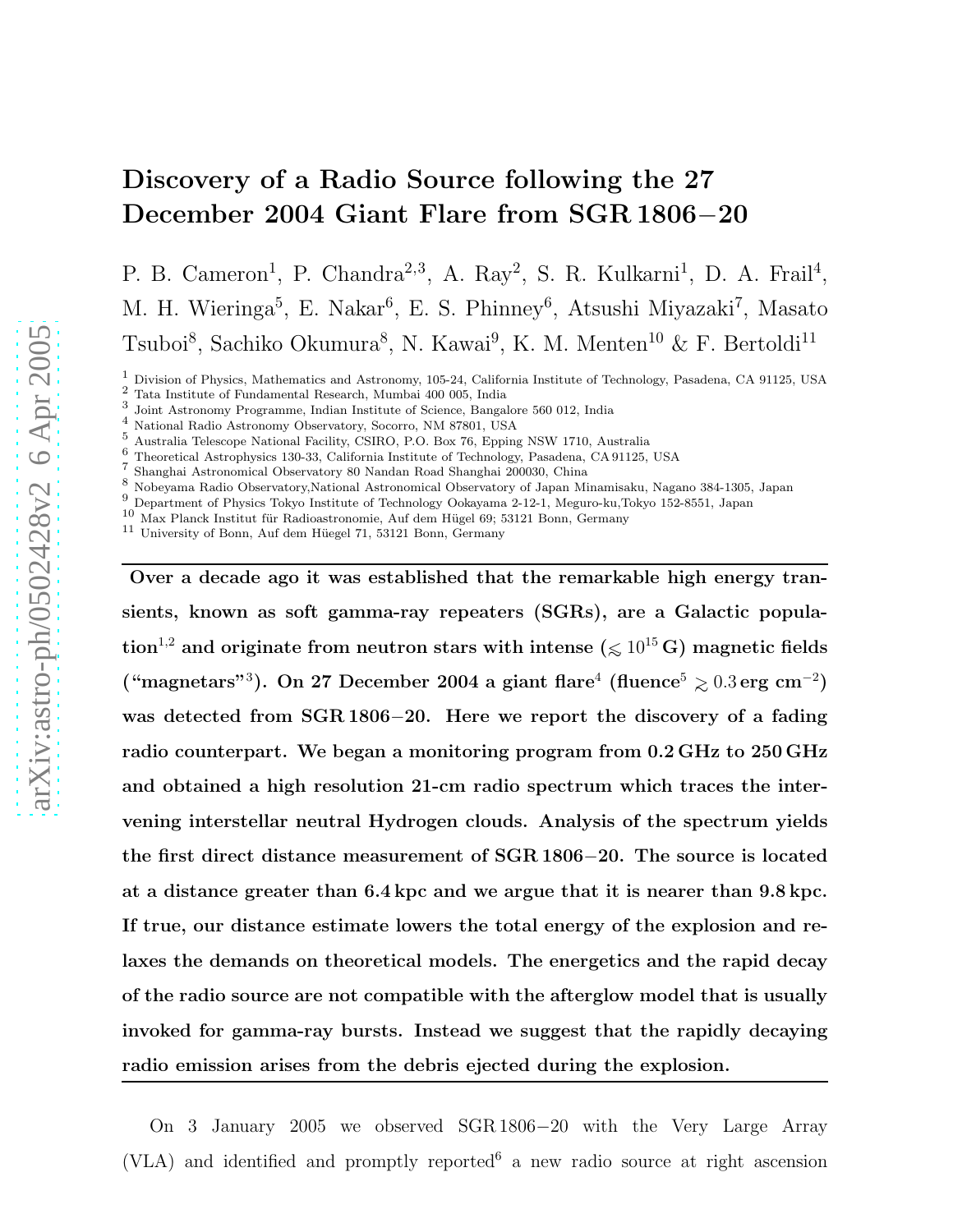$\alpha_{J2000}$  =18<sup>h</sup>08<sup>m</sup>39.34<sup>s</sup> and declination  $\delta_{J2000}$  =-20°24'39.7" (with an uncertainty of  $\pm 0.1$ " in each coordinate) coincident with the quiescent X-ray counterpart.<sup>7</sup> In Table 1 we report the results of a subsequent monitoring program undertaken with the VLA, the Giant Metrewave Radio Telescope (GMRT), the Australia Telescope Compact Array (ATCA), the Nobeyama Millimeter Array (NMA) and the Institut de Radioastronomie Millim´etrique (IRAM) 30m Telescope.

The radio source decays in all frequency bands, but the behaviour is complex (Figure 1). At each band we model the flux by a power law,  $S_{\nu}(t) \propto t^{\alpha}$ , but allow for changes in the temporal indices  $\alpha$  ("breaks") at two epochs. These breaks are clearly seen in our highest signal-to-noise ratio data. Following the first break (9 days, postburst) the light curve steepens to  $-4 \le \alpha \le -3$ . The radio source<sup>8</sup> from SGR 1900+14 following the 27 August 1998 giant flare<sup>9</sup> showed a similar rapid decay at 8 GHz. Subsequently around day 14 the light curve flattens to  $\alpha \sim -1$ . At any given epoch, the radio spectrum can be modeled by a power law,  $S_{\nu} \propto \nu^{\beta}$ . The spectral index,  $\beta$ , steepens with time, changing from  $\sim -0.7$  to  $-0.9$  (see Figure 1 and Supplemental Information).

We confirm claims that the source is resolved<sup>10</sup> by an independent analysis. We find that it is elongated with a major axis  $\theta \sim 77$  milliarcsecond (mas) and an axial ratio of 2:1 (Table 2). We considered four expansion models,  $\theta \propto t^s$  with unconstrained s and plausible expansion models  $(s = 0, 2/5, \text{ and } 1)$ . The best fit model corresponds to no expansion ( $s = 0.04 \pm 0.15$ ). However, due to the limited range of our observations we prefer not to model the dynamics of the explosion.

We took advantage of the brightness of the radio source and obtained a high resolution spectrum (Figure 2, second panel) centered around the 21-cm line of atomic Hydrogen (HI). Intervening interstellar clouds appear as absorption features in the spectrum. These clouds are expected to participate in the rotation of the Galaxy and the absorption features allow us to infer "kinematic" distance estimates. Such estimates have several complications. First, in the inner Galaxy the radial velocity curve is double-valued (see Figure 2, third panel) leading to a "near" distance estimate  $(d_l)$  and a "far" distance estimate  $(d_u)$ for each velocity. Second, in some directions, there are features with non-circular motion e.g. the "3-kpc expanding arm" and the "−30 km s<sup>−</sup><sup>1</sup> spiral arm".<sup>11</sup> Finally, in the innermost part of the Galaxy there is a deficit of cold gas. $^{12}$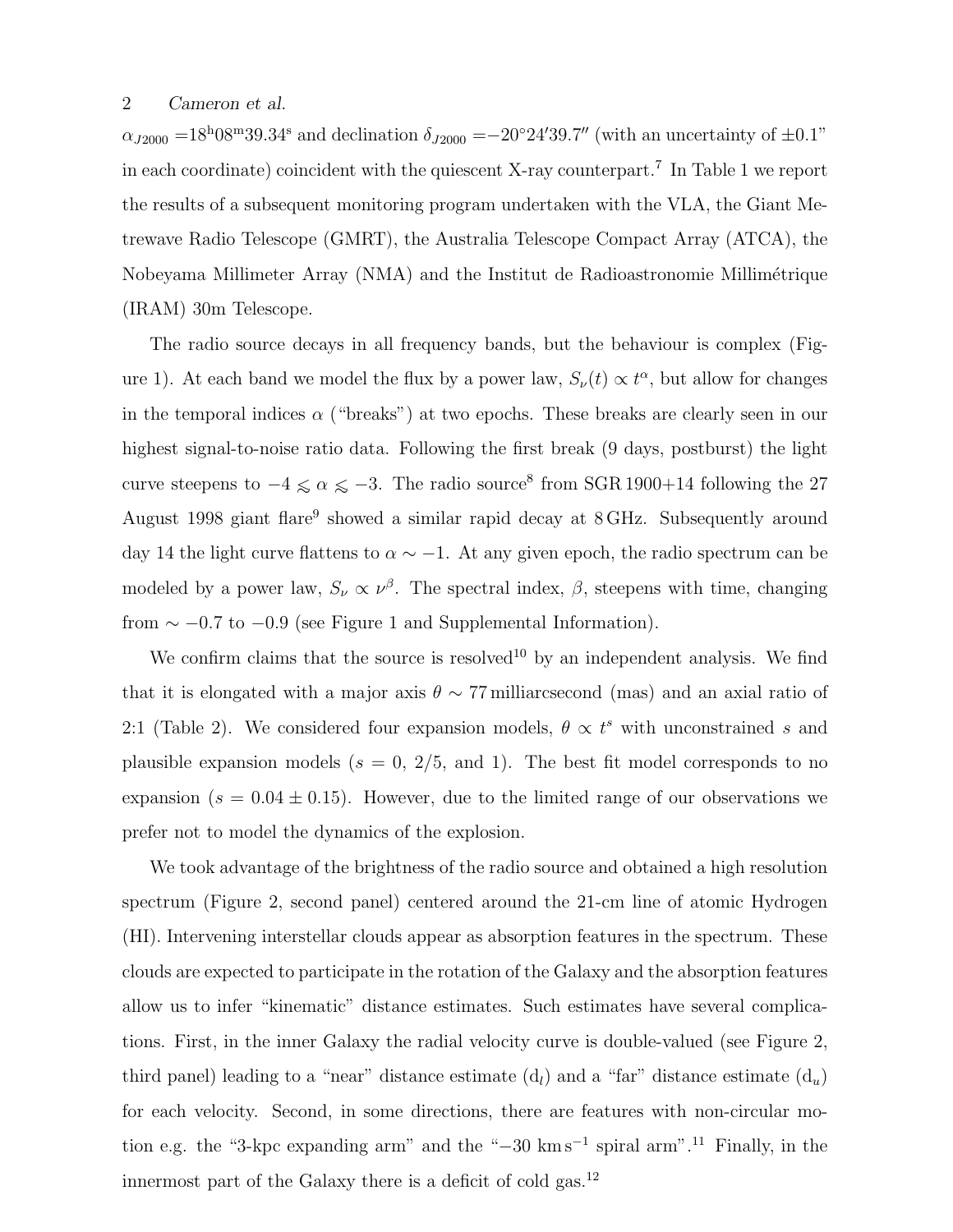Significant HI absorption toward SGR 1806−20 is seen over the velocity range −20  $km s^{-1}$  to  $+85$  km s<sup>-1</sup> (Figure 2, second panel). There is also a weak  $(2.5- $\sigma$ )$  absorption feature coincident in velocity with a clearly detected  ${}^{12}CO(1-0)$  emission feature identified<sup>13</sup> as MC94 (Figure 2, first panel). Adopting a simple Galactic rotation curve with a circular velocity  $\Theta_{\circ} = 220 \text{ km s}^{-1}$  and a Galactic center distance R<sub>°</sub>=8.5 kpc, the near distance to SGR 1806–20 (for  $V_{LSR}$ =95 km s<sup>-1</sup>) is d<sub>l</sub>=6.4 kpc.

The two HI emission clouds seen at velocities above  $100 \text{ km s}^{-1}$  toward SGR 1806−20 (Figure 2, first panel), with no corresponding HI absorption, may be used to infer an upper limit to the distance provided that we can be reasonably certain that cold neutral gas exists at these velocities. The HI absorption spectrum toward the nearby  $(\Delta \theta = 0.77^{\circ})$ extragalactic source J1811−2055 shows a strong and broad absorption feature between 110 and 130 km s<sup>-1</sup> (Figure 2, fourth panel). The only HI emission in this direction<sup>14</sup> above 60 km s<sup>−</sup><sup>1</sup> corresponds to an HI cloud at this same velocity. This feature can be traced in absorption toward several other extragalactic radio sources in this direction,<sup>15</sup> suggesting that cold gas at ∼120 km s<sup>−</sup><sup>1</sup> is widespread. Adopting the same Galactic rotation curve as above, the absorbing cloud at  $+120 \text{ km s}^{-1}$  can either be located at 7 kpc or 9.8 kpc (see Figure 2, third panel). We thus suggest an upper limit to the distance,  $d_u=9.8$  kpc.

Our new distance estimate is smaller than previous (indirect) values<sup>16,11</sup> of 12 to 15 kpc. Accepting our estimate has several important implications. It results in a reduction of the total energy released  $(\propto d^2)$  as well as the rate of such events in nearby galaxies<sup>17</sup>  $(\propto d^3)$ , and calls into question the association<sup>18</sup> of SGR 1806−20 with a star cluster along the same line-of-sight. Therefore, claims that magnetars originate from more massive stars than normal neutron stars $19 \text{ may be called into question.}$ 

Next we consider the energetics of the material giving rise to the radio emission. As with many other radio sources, the power law spectrum can be attributed to energetic electrons with a power law energy distribution  $(dN/d\gamma \propto \gamma^{-p})$ ; here  $\gamma$  is the Lorentz factor of electrons and we measure  $p = 2.24 \pm 0.04$  on day 7, which as is a typical value for strong shocks) which gyrate in a magnetic field and emit synchrotron radiation. We apply the minimum energy formulation for synchrotron sources<sup>20,21</sup> to the radio spectrum (from 0.2 GHz to 100 GHz) of 3 January 2005 and find the energy of the radio emitting source and the associated magnetic field strength are  $U_{min} \sim 10^{43} d_{10}^{17/7} \theta_{75}^{9/7}$  erg and  $B_{min} \sim$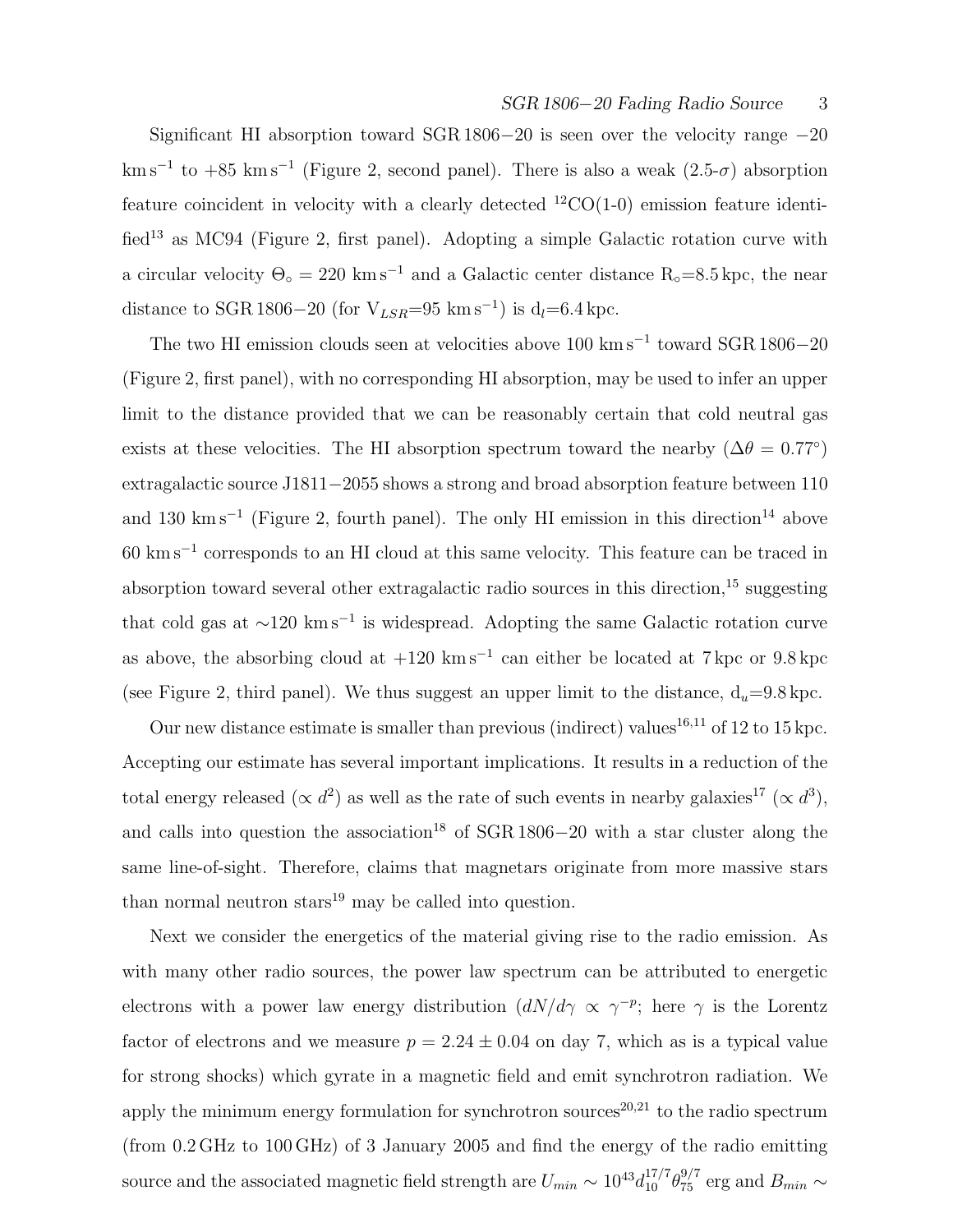$13d_{10}^{-2/7}\theta_{75}^{-6/7}$  mG; here, the distance is  $10d_{10}$  kpc and the angular diameter is  $75\theta_{75}$  mas (Table 2).

Evidently the amount of energy released in the γ-ray flare,  $E_{\gamma,\rm iso}\gtrsim 4\times 10^{45}\,{\rm erg\,s^{-1}}$ (assuming unbeamed, isotropic emission), substantially exceeds  $U_{\min}$ . In contrast, the ratio  $U_{\rm min}/E_{\gamma,\rm iso}$  is unity for GRBs and as a result the lower energy and longer duration emission is correctly regarded as arising from the shock of the circumburst medium (the "afterglow" model). Thus, based solely on energetics, there is no *prima facie* reason to suggest that the radio source is the afterglow of the  $\gamma$ -ray flare.

Furthermore, as discussed above, the radio emission decays quite rapidly 9 days after the burst. Such a rapid decay is incompatible with the afterglow model (in the nonrelativistic limit) for which we expect<sup>22</sup>  $\alpha = 3\beta + 0.6$ . We conclude (in contrast to refs. 23, 24 and 25) that the radio emission must be powered by something very different from that which produced the  $\gamma$ -ray emission.

In summary, the radio emission can be described by two components: a rapidly decaying component and a slowly decaying component. The latter becomes detectable when the former has decayed significantly. The rapid decay is phenomenologically similar to that seen from accreting Galactic sources (e.g. ref. 26) – the so-called "plasmon" model framework in which the radio emission arises from a ball of electrons and magnetic field which are initially shocked and then cool down by expansion. We make the specific suggestion that the radio emission up until about 2 weeks is a result of the shocking of the debris given off in the explosion (the "reverse shock"). In this framework the slowly decaying component is the emission arising from the forward shock as the ejecta slams into the circumburst medium. A requirement of this suggestion is that the energy inferred in the slowly decaying component should be comparable to  $U_{\text{min}}$ . Separately, we note that the comparable ratios  $U_{min}/E_{\gamma,iso}$  and the temporal and spectral similarities of the giant flares from SGR 1806−20 and SGR 1900+14 suggest a common mechanism for launching these flares and similar circumstellar environments.

Regardless of the suggestions and speculations, it is clear that radio afterglow is telling us something entirely different from that revealed by the  $\gamma$ -ray emission. If our suggestion of a reverse shock origin is correct then radio observations allow us to probe the ejecta.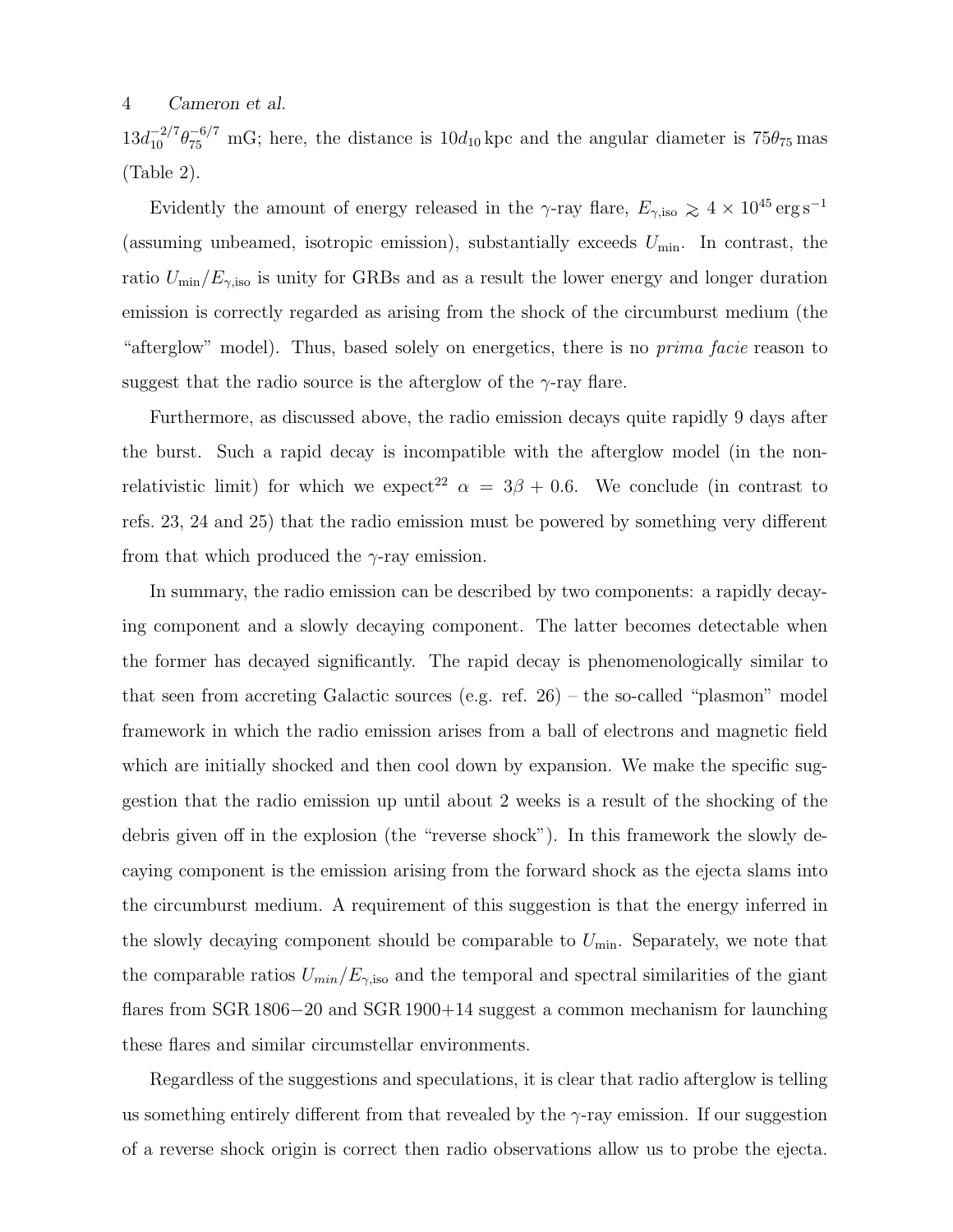Taken together it appears that rapid and intense radio monitoring of such flares will be highly fruitful in the future.

Received 23 October 2018; Accepted draft.

- 1. Kulkarni, S. R. & Frail, D. A. Identification of a supernova remnant coincident with the soft gamma-ray repeater SGR1806-20. Nature 365, 33–35 (1993).
- 2. Murakami, T., Tanaka, Y., Kulkarni, S. R., Ogasaka, Y., Sonobe, T. et al. X-Ray Identification of the Soft Gamma-Ray Repeater 1806-20. Nature 368, 127–128 (1994).
- 3. Woods, P. M. & Thompson, C. Soft gamma repeaters and anomalous x-ray pulsars: Magnetar candidates. To appear in 'Compact Stellar X-ray Sources', eds. W.H.G. Lewin and M. van der Klis; astro-ph/0406133 (2004).
- 4. Borkowski, J., Gotz, D., Mereghetti, S., Mowlavi, N., Shaw, S. et al. Giant flare from Sgr 1806-20 detected by INTEGRAL. GRB Circular Network 2920,  $1$  – + (2004).
- 5. Boggs, S., Hurley, K., Smith, D. M., Lin, R. P., Hurford, G. et al. SGR 1806-20, RHESSI observations of the 041227 giant flare. GRB Circular Network 2936,  $1-$  (2005).
- 6. Cameron, P. B. & Kulkarni, S. R. VLA observations of Sgr 1806-20. GRB Circular Network **2928**, 1–+  $(2005)$ .
- 7. Kaplan, D. L., Fox, D. W., Kulkarni, S. R., Gotthelf, E. V., Vasisht, G. et al. Precise Chandra Localization of the Soft Gamma-Ray Repeater SGR 1806-20. ApJ 564, 935–940 January 2002.
- 8. Frail, D. A., Kulkarni, S. R. & Bloom, J. S. An outburst of relativistic particles from the soft gamma-ray repeater SGR 1900+14. Nature 398, 127–129 (1999).
- 9. Feroci, M., Hurley, K., Duncan, R. C. & Thompson, C. The Giant Flare of 1998 August 27 from SGR 1900+14. I. An Interpretive Study of BeppoSAX and Ulysses Observations. Astrophys. J. 549, 1021–1038 March 2001.
- 10. Gaensler, B. M., Kouveliotou, C., Wijers, R., Garrett, M., Finger, M. et al. Second-epoch VLA observations of Sgr 1806-20. GRB Circular Network 2933,  $1$ – $+$  (2005).
- 11. Corbel, S. & Eikenberry, S. S. The connection between W31, SGR 1806-20, and LBV 1806- 20: Distance, extinction, and structure. Astr. Astrophys. 419, 191–201 (2004).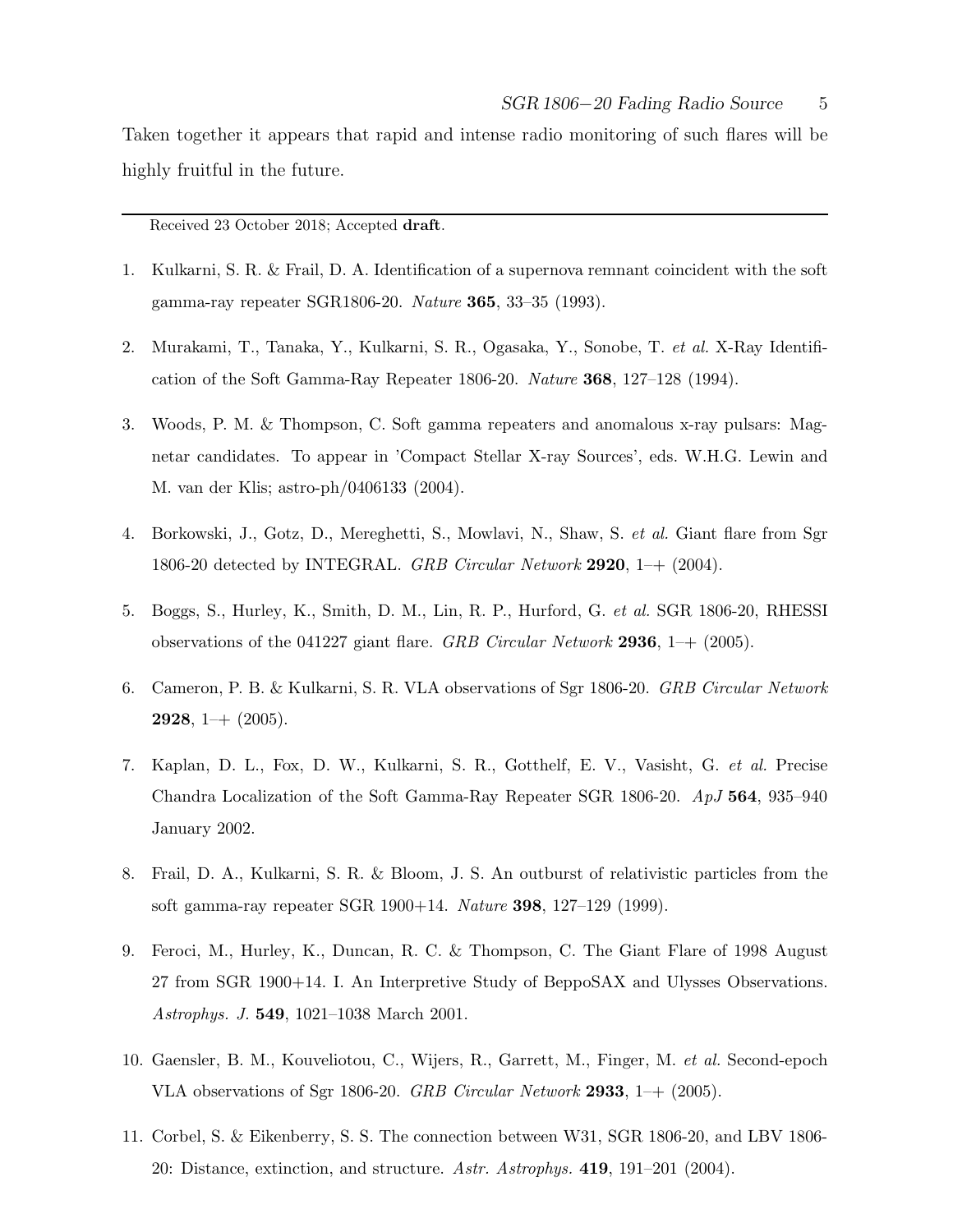- 6 Cameron et al.
- 12. Kolpak, M. A., Jackson, J. M., Bania, T. M. & Dickey, J. M. The Radial Distribution of Cold Atomic Hydrogen in the Galaxy. Astrophys. J. 578, 868–876 (2002).
- 13. Corbel, S., Wallyn, P., Dame, T. M., Durouchoux, P., Mahoney, W. A. et al. The Distance of the Soft Gamma Repeater SGR 1806-20. Astrophys. J. 478, 624 (1997).
- 14. Hartmann, D. & Burton, W. B. Atlas of galactic neutral hydrogen. Cambridge University Press Cambridge; New York (1997).
- 15. Garwood, R. W. & Dickey, J. M. Cold atomic gas in the inner Galaxy. Astrophys. J. 338, 841–861 (1989).
- 16. Figer, D. F., Najarro, F. & Kudritzki, R. P. The Double-lined Spectrum of LBV 1806-20. Astrophys. J. 610, L109–L112 August 2004.
- 17. Nakar, E., Gal-Yam, A., Piran, T. & Fox, D. B. The distances of short-hard GRBs and the SGR connection. astro-ph/0502148 (2005).
- 18. Fuchs, Y., Mirabel, F., Chaty, S., Claret, A., Cesarsky, C. J. et al. ISO observations of the environment of the soft gamma-ray repeater SGR 1806-20. Astr. Astrophys. 350, 891–899 (1999).
- 19. Gaensler, B. M., McClure-Griffiths, N. M., Oey, M. S., Haverkorn, M., Dickey, J. M. et al. A Stellar Wind Bubble Coincident with the Anomalous X-Ray Pulsar 1E 1048.1-5937: Are Magnetars Formed from Massive Progenitors? Astrophys. J. 620, L95–L98 February 2005.
- 20. Pacholczyk, A. G. Radio astrophysics. Nonthermal processes in galactic and extragalactic sources. Series of Books in Astronomy and Astrophysics, San Francisco: Freeman, 1970 (1970).
- 21. Scott, M. A. & Readhead, A. C. S. The low-frequency structure of powerful radio sources and limits to departures from equipartition. Mon. Not. R. astr. Soc. 180, 539–550 September 1977.
- 22. Frail, D. A., Waxman, E. & Kulkarni, S. R. A 450 Day Light Curve of the Radio Afterglow of GRB 970508: Fireball Calorimetry. Astrophys. J. 537, 191–204 (2000).
- 23. Cheng, K. S. & Wang, X. Y. The Radio Afterglow from the Giant Flare of SGR 1900+14: The Same Mechanism as Afterglows from Classic Gamma-Ray Bursts? Astrophys. J. 593, L85–L88 (2003).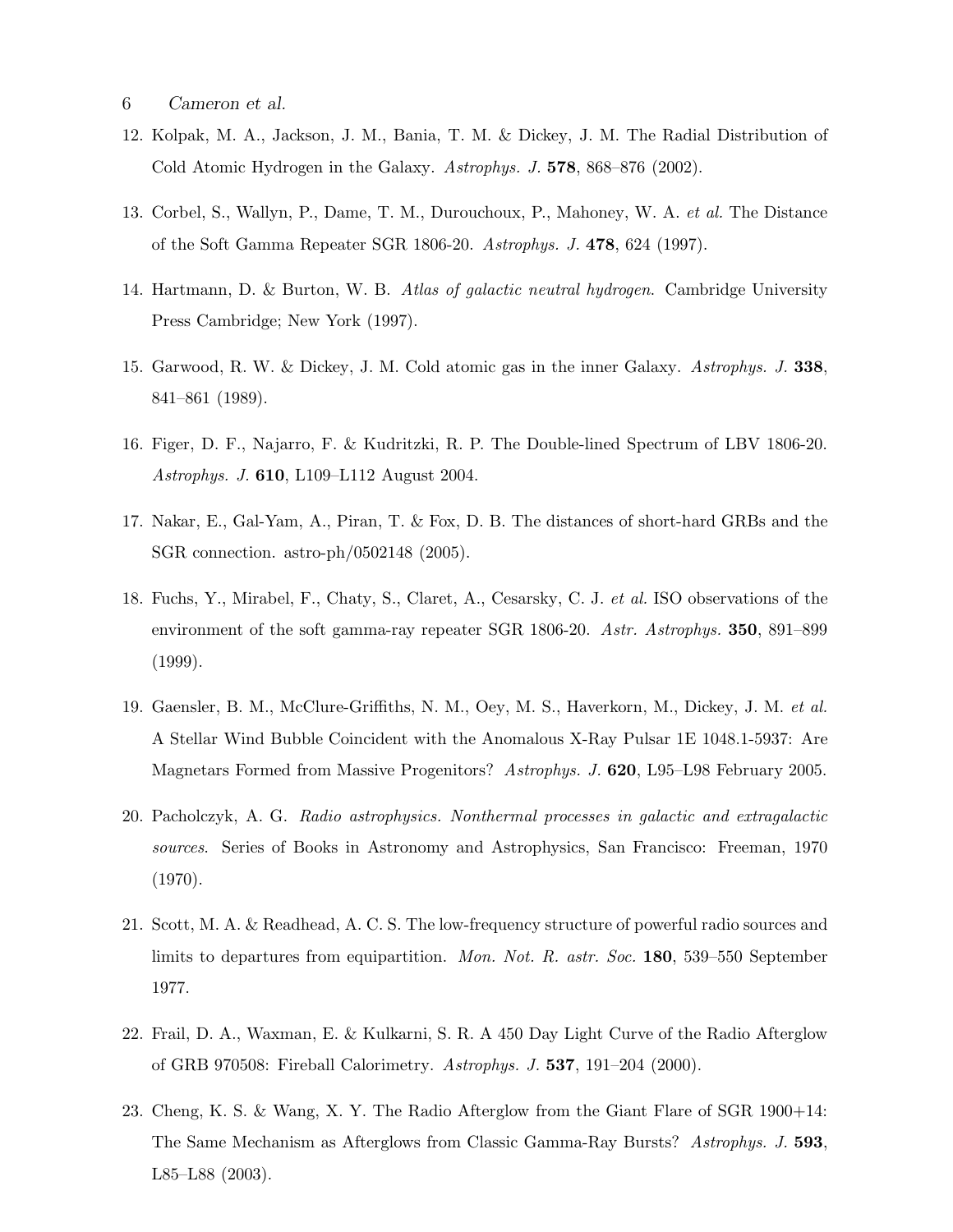- 24. Nakar, E., Piran, T. & Sari, R. Giant flares as mini gamma ray bursts. astro-ph/0502052 (2005).
- 25. Wang, X. Y., Wu, X. F., Fan, Y. Z., Dai, Z. G. & Zhang, B. An energetic blast wave from the december 27 giant flare of soft  $\gamma$ -ray repeater 1806−20. astro-ph/0502085 (2005).
- 26. Hjellming, R. M., Rupen, M. P., Hunstead, R. W., Campbell-Wilson, D., Mioduszewski, A. J. et al. Light Curves and Radio Structure of the 1999 September Transient Event in V4641 Sagittarii (=XTE J1819-254=SAX J1819.3-2525). Astrophys. J. 544, 977–992 (2000).

Supplementary Information accompanies the paper on www.nature.com/nature.

#### Acknowledgements

ATCA is funded by the Commonwealth of Australia for operation as a National Facility managed by CSIRO. We thank K. Newton-McGee and B. Gaensler for scheduling and performing observations with the ATCA. GMRT is run by the National Centre for Radio Astrophysics-Tata Institute of Fundamental Research, India. We thank the GMRT staff and in particular C. H. Ishwara-Chandra and D. V. Lal for help with observations and analysis. The VLA is a facility of the National Science Foundation operated under cooperative agreement by Associated Universities, Inc. NMA is a branch of the National Astronomical Observatory, National Institutes of Natural Sciences, Japan. IRAM is supported by INSU/CNRS (France), MPG (Germany) and IGN (Spain). We thank A. Weiss from IRAM for help with the observations. We gratefully acknowledge S. Corbel, S. S. Eikenberry and R. Sari for useful discussions. Our work is supported in part by the NSF and NASA.

Correspondence and requests for materials should be addressed to P.B.C. (pbc@astro.caltech.edu).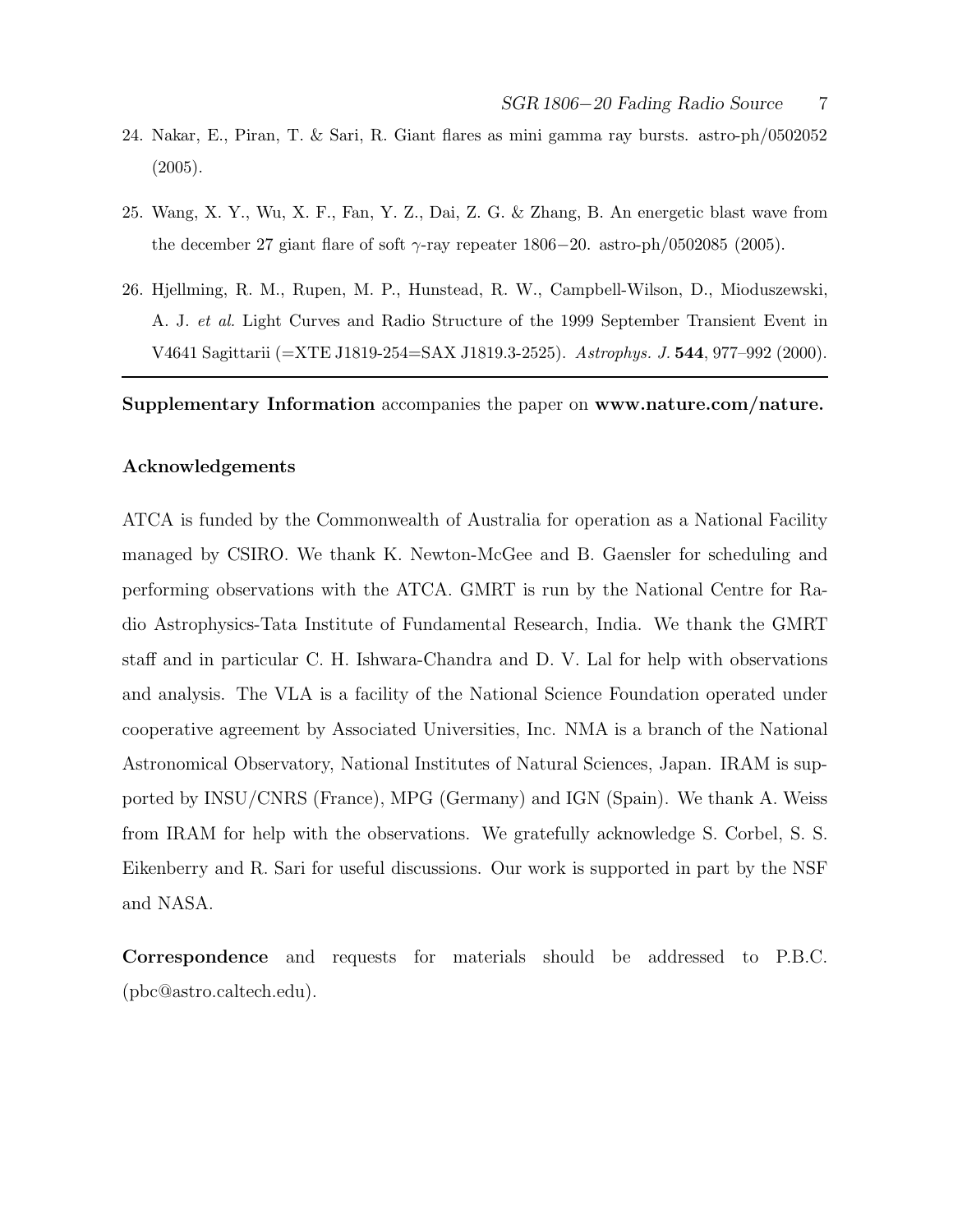#### FIGURES & CAPTIONS

Table 1: Flux density measurements of the transient radio counterpart to SGR 1806−20 from the VLA, GMRT, NMA, and ATCA as a function of frequency and time. The reported errors are  $1-\sigma$ . In addition to these measurements, we obtained IRAM-30m observations on 8 and 9 January 2005 using MAMBO-2 at 250 GHz which show no detection with a value of  $0.57 \pm 0.46$  mJy at the position of the radio source. Finally, we detect linearly polarized emission from the source at the 1.5% to 2.5% level. See the Supplemental Information for observational details.

 $a$  The epoch of the flare,  $t_0$ , was 27.90 December 2004.

 $^b$  ATCA observations in this column have a frequency of  $8.6\,\mathrm{GHz}.$ 

<sup>c</sup> These values represent  $2\sigma$  upper limits.

 $d$  The frequency is 1.06 GHz for the 16.37 January 2005 and 4.01 February 2005 GMRT observations.

Figure 1: Broadband temporal behavior of the transient radio source coincident with SGR 1806−20. The abscissa indicates days elapsed since the giant flare on 27.90 December 2004. The displayed flux density measurements (denoted with symbols) were obtained in six frequency bands with the VLA, GMRT, and ATCA (Table 1). The error bars denote  $1-\sigma$  uncertainties. With the exception of the 6.1 GHz data (which is insufficiently sampled at early and late times and is not shown), the light curves with  $\nu > 1$  GHz are best fit by power-law models (shown as lines,  $S_{\nu} \propto t^{\alpha_i}$ ) with two breaks at  $t_1 \sim 9$  days and  $t_2 \sim 15$  days (see the Supplemental Information for exact values). The temporal index varies chromatically in the time before and after the first break (denoted by regions A and B respectively). The exponent value ranges from  $-2 \le \alpha_A \le -1$  and  $-4 \le \alpha_B \le -3$ ; here the subscript identifies the region of interest. After day  $\sim$  15 (region C) the source decay flattens to  $\alpha$ <sub>C</sub>  $\sim$  −0.9 at these frequencies which persists until day 51. Region B, the period of steep light curve decline, is shaded gray. The light curves with  $\nu < 1$  GHz do not show these temporal breaks or late time flattening Apparently a single power law decay model with  $\alpha = -1.57 \pm 0.11$  (0.24 GHz) and  $\alpha = -1.80 \pm 0.08$  (0.61 GHz) provides a good statistical description of the data.

Our substantial frequency coverage (over three decades) allows an excellent characterization of the spectrum. The spectrum is consistent with a single power law slope  $(S_{\nu} \propto \nu^{\beta})$  at all epochs. On day 7, before the first temporal break, we find  $\beta = -0.62 \pm 0.02$ . The spectrum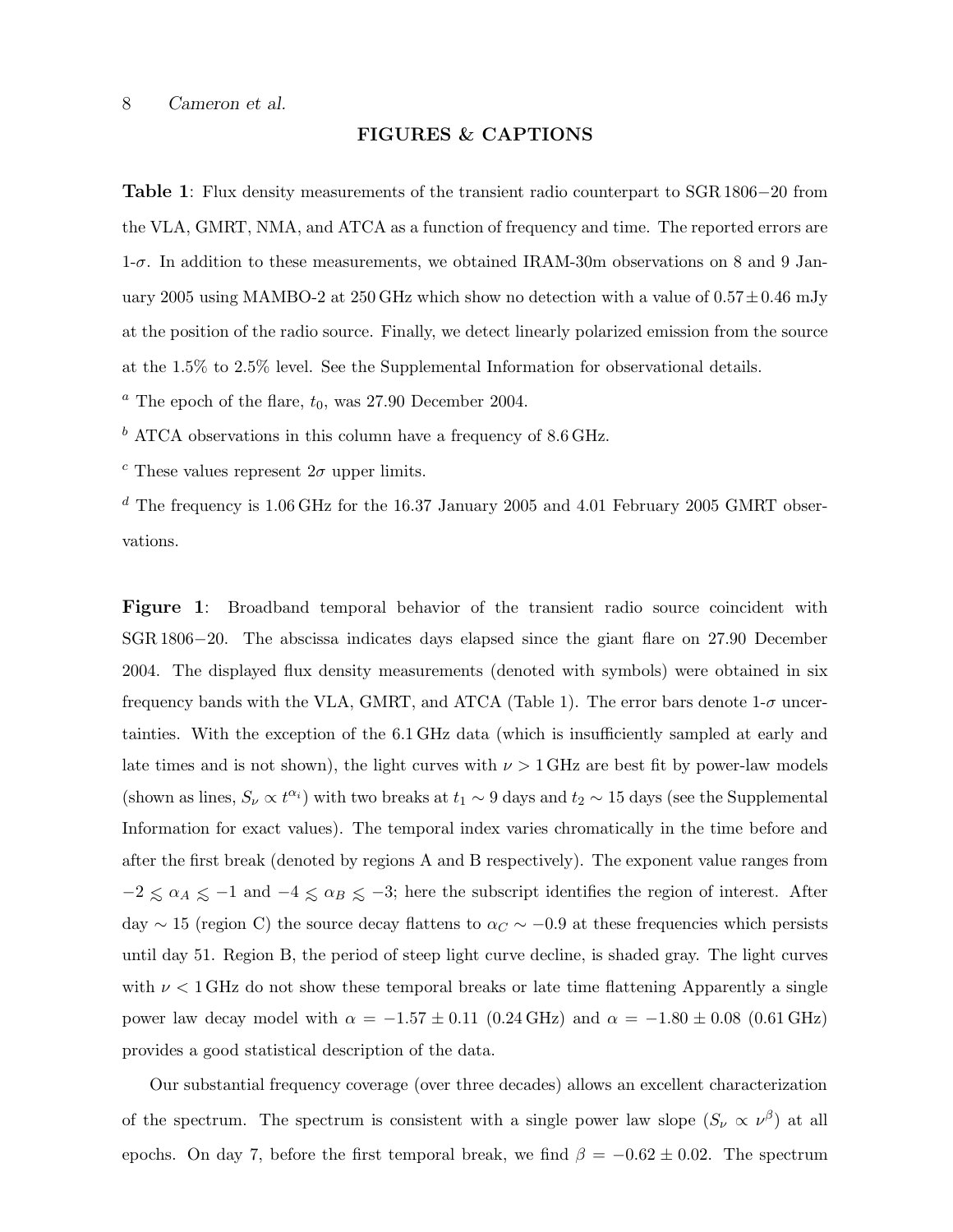steepens to a value of  $\beta = -0.76 \pm 0.05$  (day 15), reaching  $\beta = -0.9 \pm 0.1$  (days 21–51).

Table 2: Source size measurements and 95% confidence limits of the radio source as measured with the VLA at 8.46 GHz. The source is clearly resolved at all VLA epochs. The best constraints on the source size come from the observations which occurred closest to the transit of the source on Jan 3rd and Jan 6th. The result is a source with size  $\theta \sim 77$  mas with an axial ratio of  $\sim 0.5$ and a position angle (PA) of 60 degrees (measured clockwise from the North). The flux centroid did not change position within the limits of our astrometric accuracy  $(\pm 100 \text{ mas})$ .

The best fit model is consistent with no expansion,  $s = 0.04 \pm 0.15$  ( $\theta(t) \propto t^s$ ) with a  $\chi^2 = 5.3$ with 4 degrees of freedom. Sedov-Taylor  $(s = 2/5)$  and free expansion  $(s = 1)$  model were also fit, and yield  $\chi^2 = 20.6$  and  $\chi^2 = 91$ , respectively. These fits have five degrees of freedom. See the Supplemental Information for the details of the source size measurements.

Figure 2: Cold atomic and molecular hydrogen spectra toward SGR 1806−20. These spectra were used to derive a distance estimate for SGR 1806−20. (Top Panel). HI emission (upper curve, thick line) in the direction of SGR 1806−20, determined by averaging two adjacent spectra taken by Hartmann & Burton<sup>14</sup> at  $l, b=(10.0°, 0.0°)$  and  $l, b=(10.0°, -0.5°)$ . The lower curve (thin line) is the  $12\text{CO}(1-0)$  spectrum (from ref. 11). For display purposes the brightness temperature has been scaled up by a factor of 11.4. (Second Panel). The HI absorption spectrum taken toward SGR 1806−20. The two horizontal bars illustrate the radial velocity measurements<sup>16,11</sup> of the nearby star LBV 1806–20  $(36\pm10 \text{ km s}^{-1} \text{ and } 10 \pm 20 \text{ km s}^{-1})$ . The absorption spectra were made with the Very Large Array on 4 January 2005, using a 1.56 MHz bandwidth in both hands of polarization centered 50 km s<sup> $-1$ </sup> with respect to the local standard of rest. The bandwidth was divided into 256 channels each 6.1 kHz in width, or a velocity resolution of 1.3  $\mathrm{km\,s^{-1}}$  covering a velocity range of  $-115 \mathrm{km\,s^{-1}}$  to  $+215 \mathrm{km\,s^{-1}}$ . (Third Panel). The distance as a function of radial velocity adopting a simple Galactic rotation curve with a circular velocity  $\Theta_{\circ} = 220 \text{ km s}^{-1}$  and a galactic center distance R<sub>○</sub>=8.5 kpc. *(Bottom Panel)*. The HI absorption spectrum of nearby extragalactic source J1811–2055 at  $l, b = (9.8°, -1.0°)$ .

The lower limit to the distance is firmly established by the  $95 \,\mathrm{km \, s^{-1}}$  absorption feature from MC94 (see Text). An upper limit to the distance of the SGR is suggested by the absence of strong absorption at +120 km s−<sup>1</sup> , seen toward J1811−2055 and several other extragalactic radio sources in this direction.<sup>15</sup> One could argue that the  $120 \text{ km s}^{-1}$  cold cloud is small and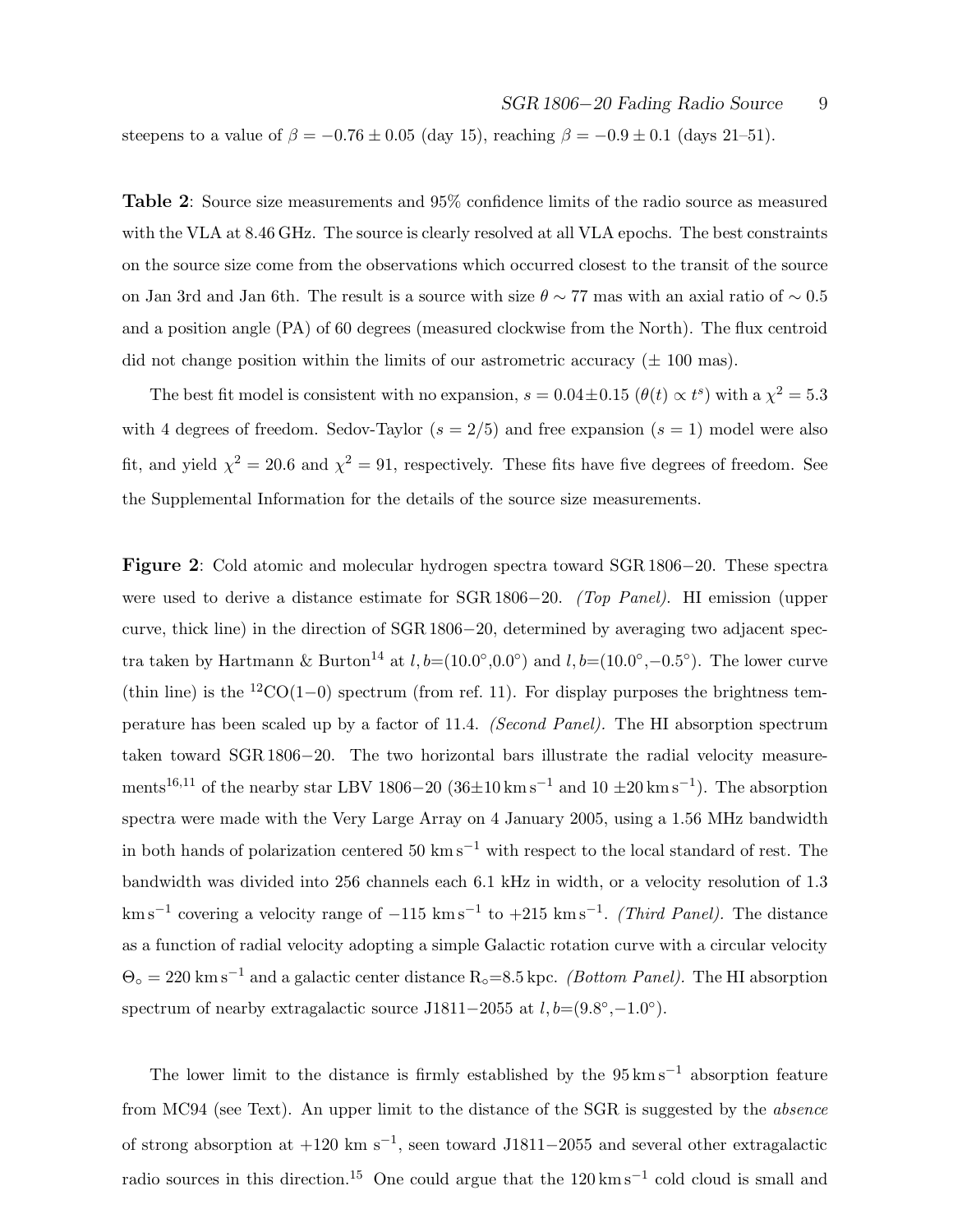not present along the line-of-sight to the SGR 1806−20. However, this hypothesis also requires the absence of any other cloud between  $95 \,\mathrm{km \, s^{-1}}$  (distance of 6.4 kpc) and  $86 \,\mathrm{km \, s^{-1}}$  (distance of 10.6 kpc). The mean absorption coefficient drops in the inner Galaxy ( $R \leq 4.5$ ) kpc, giving a mean free path between clouds of 2.3 kpc.<sup>15</sup> The distance interval from  $6.4$  kpc to  $10.6$  kpc corresponds to ∼ 1.8 mean free paths. So, the probability of finding no clouds in this gap is 16%. Thus our upper limit of 9.8 kpc is not a certainty but quite likely.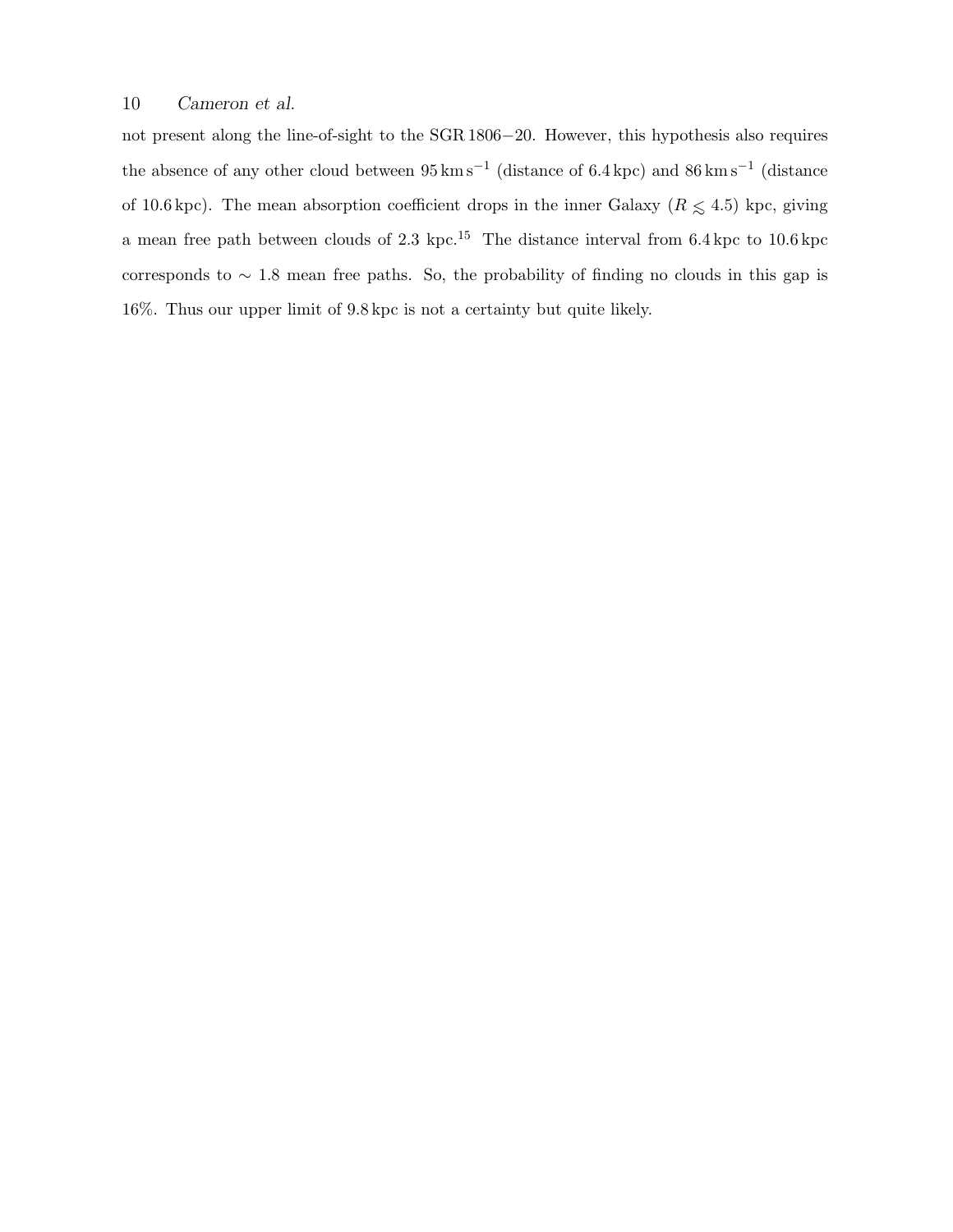|                |                       | $\Delta t^a$ | $S_{0.24}$               | $\mathrm{S}_{0.610}$            | $\mathrm{S}_{1.46}$      | $S_{2.4}$                | $S_{4.86}$               | $S_{6.1}$                       | $S^b_{8.46}$             | $S_{102}$                                                                                                                                                                                                                                                                                                                                                                                                   |
|----------------|-----------------------|--------------|--------------------------|---------------------------------|--------------------------|--------------------------|--------------------------|---------------------------------|--------------------------|-------------------------------------------------------------------------------------------------------------------------------------------------------------------------------------------------------------------------------------------------------------------------------------------------------------------------------------------------------------------------------------------------------------|
| Epoch          | Telescope             | (days)       | (mJy)                    | (mJy)                           | (mJy)                    | (mJy)                    | (mJy)                    | (mJy)                           | (mJy)                    | (mJy)                                                                                                                                                                                                                                                                                                                                                                                                       |
| 3.84 Jan 2005  | VLA                   | 6.94         | $\equiv$                 | $=$                             | $178 \pm 4$              | $=$                      | $79 \pm 2$               | $=$                             | $53 \pm 1$               |                                                                                                                                                                                                                                                                                                                                                                                                             |
| 4.17 Jan 2005  | $\rm NMA$             | 7.27         | $\frac{1}{2}$            |                                 |                          | $\frac{1}{2}$            |                          |                                 |                          | $16.3 \pm 5.6$                                                                                                                                                                                                                                                                                                                                                                                              |
| 4.41 Jan 2005  | <b>GMRT</b>           | 7.51         | $466\,\pm\,28$           | $224 \pm 13$                    | $\overline{\phantom{m}}$ | $\qquad \qquad$          |                          | $\qquad \qquad$                 | $\overline{\phantom{m}}$ |                                                                                                                                                                                                                                                                                                                                                                                                             |
| 4.59 Jan 2005  | <b>VLA</b>            | 7.69         | $\overline{\phantom{m}}$ | $\frac{1}{2}$                   | $161 \pm 4$              | $\overline{\phantom{m}}$ | $66 \pm 2$               | $\overbrace{\qquad \qquad }^{}$ | $44 \pm 1$               | $\hspace{1.0cm} \overline{\hspace{1.0cm} \hspace{1.0cm} \hspace{1.0cm} } \hspace{1.0cm} \hspace{1.0cm} \overline{\hspace{1.0cm} \hspace{1.0cm} } \hspace{1.0cm} \hspace{1.0cm} } \hspace{1.0cm} \overline{\hspace{1.0cm} \hspace{1.0cm} } \hspace{1.0cm} \hspace{1.0cm} \overline{\hspace{1.0cm} \hspace{1.0cm} } \hspace{1.0cm} } \hspace{1.0cm} \overline{\hspace{1.0cm} \hspace{1.0cm} } \hspace{1.0cm}$ |
| 5.26 Jan 2005  | $\operatorname{ATCA}$ | 8.36         | $\overline{\phantom{a}}$ | $\hspace{0.05cm}$               | $127\,\pm\,3$            | $80\,\pm\,2$             |                          | $\overline{\phantom{0}}$        | $\frac{1}{2}$            |                                                                                                                                                                                                                                                                                                                                                                                                             |
| 5.66 Jan 2005  | <b>VLA</b>            | 8.76         |                          | $\qquad \qquad$                 |                          |                          | $55\,\pm\,1$             | $\overline{\phantom{0}}$        | $33\,\pm\,1$             |                                                                                                                                                                                                                                                                                                                                                                                                             |
| 5.85 Jan 2005  | ATCA                  | 8.93         | $\overline{\phantom{0}}$ |                                 | $113\,\pm\,3$            | $63\,\pm\,2$             | $53\,\pm\,2$             |                                 | $30 \pm 1$               |                                                                                                                                                                                                                                                                                                                                                                                                             |
| 6.26 Jan 2005  | ATCA                  | 9.36         |                          |                                 | $96\,\pm\,3$             | $73\,\pm\,2$             | $45\,\pm\,2$             |                                 | $23\,\pm\,1$             |                                                                                                                                                                                                                                                                                                                                                                                                             |
| 6.38 Jan 2005  | <b>GMRT</b>           | 9.48         | $462\,\pm\,29$           | $142\,\pm\,8$                   | $\overline{\phantom{m}}$ |                          | $\overline{\phantom{m}}$ |                                 | $\overline{\phantom{0}}$ |                                                                                                                                                                                                                                                                                                                                                                                                             |
| 6.77 Jan 2005  | <b>VLA</b>            | 9.87         |                          |                                 | $93\,\pm\,2$             |                          | $38\,\pm\,1$             | $\qquad \qquad$                 | $23.5 \pm 0.5$           |                                                                                                                                                                                                                                                                                                                                                                                                             |
| 6.77 Jan 2005  | $\operatorname{ATCA}$ | 9.87         | $\overline{\phantom{0}}$ |                                 | $85\,\pm\,3$             | $67\,\pm\,2$             | $40 \pm 1$               | $32 \pm 1$                      |                          |                                                                                                                                                                                                                                                                                                                                                                                                             |
| 7.20 Jan 2005  | <b>ATCA</b>           | 10.30        |                          |                                 | $88\,\pm\,2$             | $55\,\pm\,1$             | $\overline{\phantom{m}}$ |                                 |                          |                                                                                                                                                                                                                                                                                                                                                                                                             |
| 7.25 Jan 2005  | <b>GMRT</b>           | 10.35        | $231 \pm 20$             | $125\,\pm\,9$                   | $\equiv$                 | $\overline{\phantom{m}}$ | $\frac{1}{2}$            |                                 |                          |                                                                                                                                                                                                                                                                                                                                                                                                             |
| 7.90 Jan 2005  | <b>VLA</b>            | 11.00        |                          |                                 | $71\,\pm\,2$             | $\overline{\phantom{a}}$ | $26\,\pm\,1$             | $\overline{\phantom{m}}$        | $16.5 \pm 0.5$           |                                                                                                                                                                                                                                                                                                                                                                                                             |
| 8.19 Jan 2005  | ATCA                  | 11.29        |                          | $\overline{\phantom{0}}$        | $67\,\pm\,3$             | $38\,\pm\,2$             | $24 \pm 1$               | $20\,\pm\,1$                    |                          |                                                                                                                                                                                                                                                                                                                                                                                                             |
| 8.24 Jan 2005  | <b>GMRT</b>           | 11.34        | $250 \pm 17$             | $104 \pm 8$                     | $\overline{\phantom{m}}$ |                          |                          | $\overline{\phantom{a}}$        |                          |                                                                                                                                                                                                                                                                                                                                                                                                             |
| 9.06 Jan 2005  | <b>ATCA</b>           | 12.16        |                          |                                 | $42\,\pm\,2$             | $32\,\pm\,1.5$           | $21\,\pm\,1$             |                                 | $11.4$ $\pm$ $1$         |                                                                                                                                                                                                                                                                                                                                                                                                             |
| 9.26 Jan 2005  | <b>GMRT</b>           | 12.36        | $176 \pm 20$             | $86\,\pm\,7$                    | $\frac{1}{2}$            |                          |                          | $\equiv$                        |                          |                                                                                                                                                                                                                                                                                                                                                                                                             |
| 10.07 Jan 2005 | <b>ATCA</b>           | 13.16        |                          |                                 | $32\,\pm\,2$             | $24\,\pm\,1$             | $17\,\pm\,1$             | $\equiv$                        | $10\,\pm\,1$             | $\overline{\phantom{0}}$                                                                                                                                                                                                                                                                                                                                                                                    |
| 10.16 Jan 2005 | <b>GMRT</b>           | 13.26        | $155\,\pm\,17$           | $82\,\pm\,7$                    | $\equiv$                 | $\equiv$                 | $\overline{\phantom{0}}$ | $\overline{\phantom{0}}$        | $=$                      | $\equiv$                                                                                                                                                                                                                                                                                                                                                                                                    |
| 10.60 Jan 2005 | <b>VLA</b>            | 13.70        |                          |                                 |                          |                          |                          |                                 | $8.7\,\pm\,0.4$          |                                                                                                                                                                                                                                                                                                                                                                                                             |
| 12.00 Jan 2005 | <b>NMA</b>            | 15.10        | $\frac{1}{2}$            |                                 |                          |                          | $\overline{\phantom{0}}$ | $\frac{1}{2}$                   |                          | $7.16^c$                                                                                                                                                                                                                                                                                                                                                                                                    |
| 12.04 Jan 2005 | <b>ATCA</b>           | 15.14        |                          | $\hspace{0.05cm}$               | $24\,\pm\,1.5$           | $16\,\pm\,1$             | $12\,\pm\,1$             | $9.3\,\pm\,1$                   | $7.3\,\pm\,1$            | $\overline{\phantom{m}}$                                                                                                                                                                                                                                                                                                                                                                                    |
| 13.00 Jan 2005 | <b>NMA</b>            | 16.10        | $\overline{\phantom{m}}$ | $\overbrace{\qquad \qquad }^{}$ | $\frac{1}{2}$            | $\equiv$                 | $\equiv$                 |                                 |                          | $5.50^c$                                                                                                                                                                                                                                                                                                                                                                                                    |
| 14.04 Jan 2005 | <b>ATCA</b>           | 17.14        | $\frac{1}{2}$            | $\frac{1}{2}$                   | $23\,\pm\,1$             | $15\,\pm\,1$             | $9.7\pm1$                | $7.3\,\pm\,1$                   | $5.5$ $\pm$ $1$          | $\overbrace{\qquad \qquad }^{ }$                                                                                                                                                                                                                                                                                                                                                                            |
| 16.25 Jan 2005 | <b>GMRT</b>           | 19.35        | $96 \pm 23$              | $31 \pm 5$                      | $\overline{\phantom{m}}$ | $\overline{\phantom{m}}$ |                          |                                 |                          | $\overline{\phantom{0}}$                                                                                                                                                                                                                                                                                                                                                                                    |
| 16.37 Jan 2005 | <b>GMRT</b>           | 19.47        | $\equiv$                 | $\equiv$                        | $20 \pm 2^d$             | $\overline{\phantom{0}}$ | $\equiv$                 |                                 |                          |                                                                                                                                                                                                                                                                                                                                                                                                             |
| 18.01 Jan 2005 | <b>ATCA</b>           | 21.11        | $\equiv$                 |                                 | $24 \pm 1.5$             | $17\pm1$                 | $6.2 \pm 1$              | $4.7\,\pm\,1$                   | $3.8 \pm 1$              |                                                                                                                                                                                                                                                                                                                                                                                                             |
| 20.10 Jan 2005 | <b>ATCA</b>           | 23.20        | $\equiv$                 | $\overline{\phantom{a}}$        | $19 \pm 1.5$             | $10 \pm 1.5$             | $5 \pm 1$                |                                 | $3.2 \pm 1$              |                                                                                                                                                                                                                                                                                                                                                                                                             |
| 22.07 Jan 2005 | <b>ATCA</b>           | 25.17        | $\overline{\phantom{0}}$ | $\hspace{0.05cm}$               | $18 \pm 1$               | $11 \pm 1$               | $5 \pm 1$                | $4.3 \pm 1$                     | $2.0 \pm 1$              |                                                                                                                                                                                                                                                                                                                                                                                                             |
| 23.84 Jan 2005 | <b>ATCA</b>           | 26.94        | $\overline{\phantom{0}}$ |                                 | $12\,\pm\,1$             | $7.9 \pm 1$              | $5.6\pm1$                | $3.7\pm\,1$                     | $3.6 \pm 1$              |                                                                                                                                                                                                                                                                                                                                                                                                             |
| 24.85 Jan 2005 | <b>ATCA</b>           | 27.95        |                          |                                 | $12 \pm 1$               | $11\,\pm\,1$             | $4.2\pm1$                | $5.1 \pm 1$                     | $3.6\pm$ 1               |                                                                                                                                                                                                                                                                                                                                                                                                             |
| 26.26 Jan 2005 | <b>GMRT</b>           | 29.36        | $104\,\pm\,31$           | $19\,\pm\,6$                    | $\overline{\phantom{m}}$ | $\equiv$                 |                          |                                 |                          |                                                                                                                                                                                                                                                                                                                                                                                                             |
| 4.01 Feb 2005  | <b>GMRT</b>           | 38.14        |                          |                                 | $10^{c,d}$               |                          |                          |                                 |                          |                                                                                                                                                                                                                                                                                                                                                                                                             |
| 16.87 Feb 2005 | <b>ATCA</b>           | 50.97        |                          |                                 | $10 \pm 1$               | $6.3\,\pm\,1$            | $3.3 \pm 0.4$            |                                 | $2.1\,\pm\,0.3$          |                                                                                                                                                                                                                                                                                                                                                                                                             |
| 24.01 Feb 2005 | <b>GMRT</b>           | 58.11        | $28.2 \pm 9$             | $6.6 \pm 1.4$                   | $\overline{\phantom{m}}$ |                          |                          |                                 | $\overline{\phantom{0}}$ |                                                                                                                                                                                                                                                                                                                                                                                                             |

Table 1.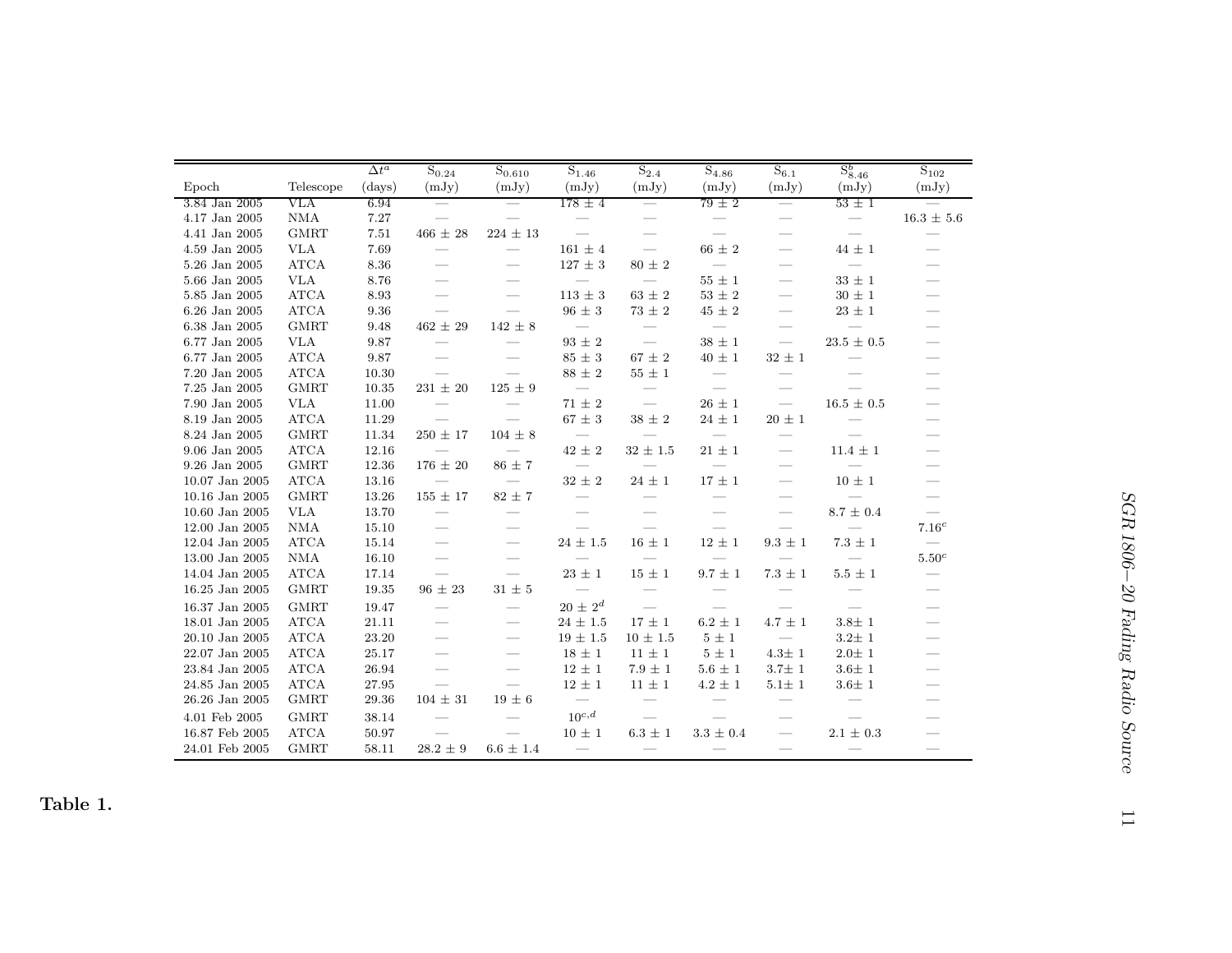| Epoch       | Beam<br>(mas)    | Beam PA<br>(degrees) | Fit Major Axis<br>(mas) | Axial Ratio            | Fit PA<br>(degrees)  |
|-------------|------------------|----------------------|-------------------------|------------------------|----------------------|
| 03 Jan 2005 | $349 \times 170$ | 11.8                 | $78.2^{+3.0}_{-2.9}$    | $0.34_{-0.34}^{+0.21}$ | $54.6^{+6.7}_{-6.0}$ |
| 04 Jan 2005 | $593 \times 173$ | $-40.3$              | $72.4^{+14.5}_{-48}$    | $0.00^{+0.90}_{-0}$    | $69^{+20}_{-67}$     |
| 05 Jan 2005 | $397 \times 168$ | $-25.7$              | $55^{+18}_{-10}$        | $0.66^{+0.34}_{-0.66}$ | $74^{+90}_{-90}$     |
| 06 Jan 2005 | $329 \times 178$ | $-16.5$              | $75.7^{+3.0}_{-3.0}$    | $0.48^{+0.18}_{-0.33}$ | $51.8^{+9.0}_{-8.8}$ |
| 07 Jan 2005 | $532 \times 178$ | 40.4                 | $78^{+26}_{-18}$        | $0.60^{+0.4}_{-0.60}$  | $69^{+90}_{-90}$     |
| 10 Jan 2005 | $560 \times 161$ | $-38.8$              | $112^{+30}_{-42}$       | $0.34_{-0.34}^{+0.33}$ | $18^{+28}_{-18}$     |

# Table 2.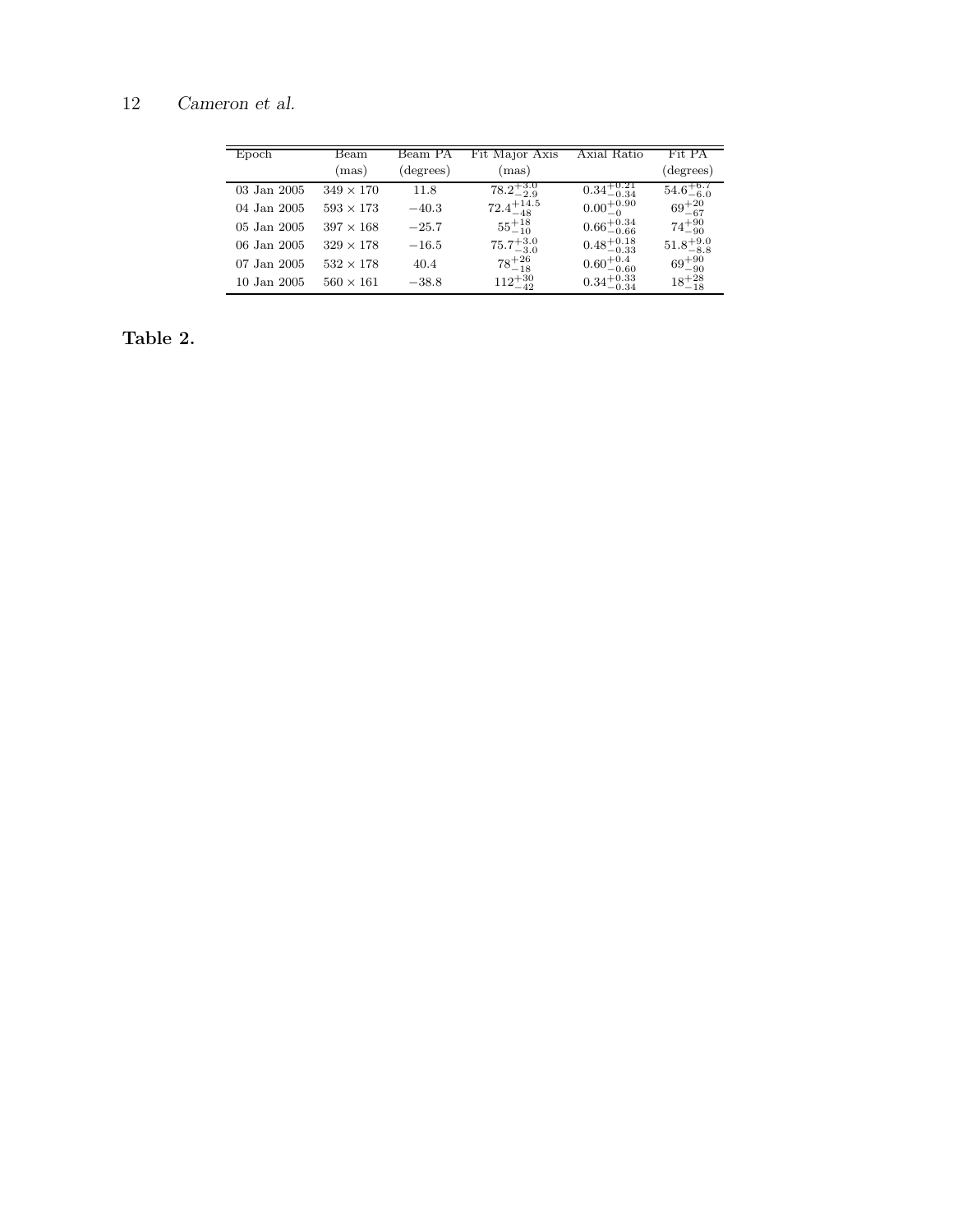

Figure 1.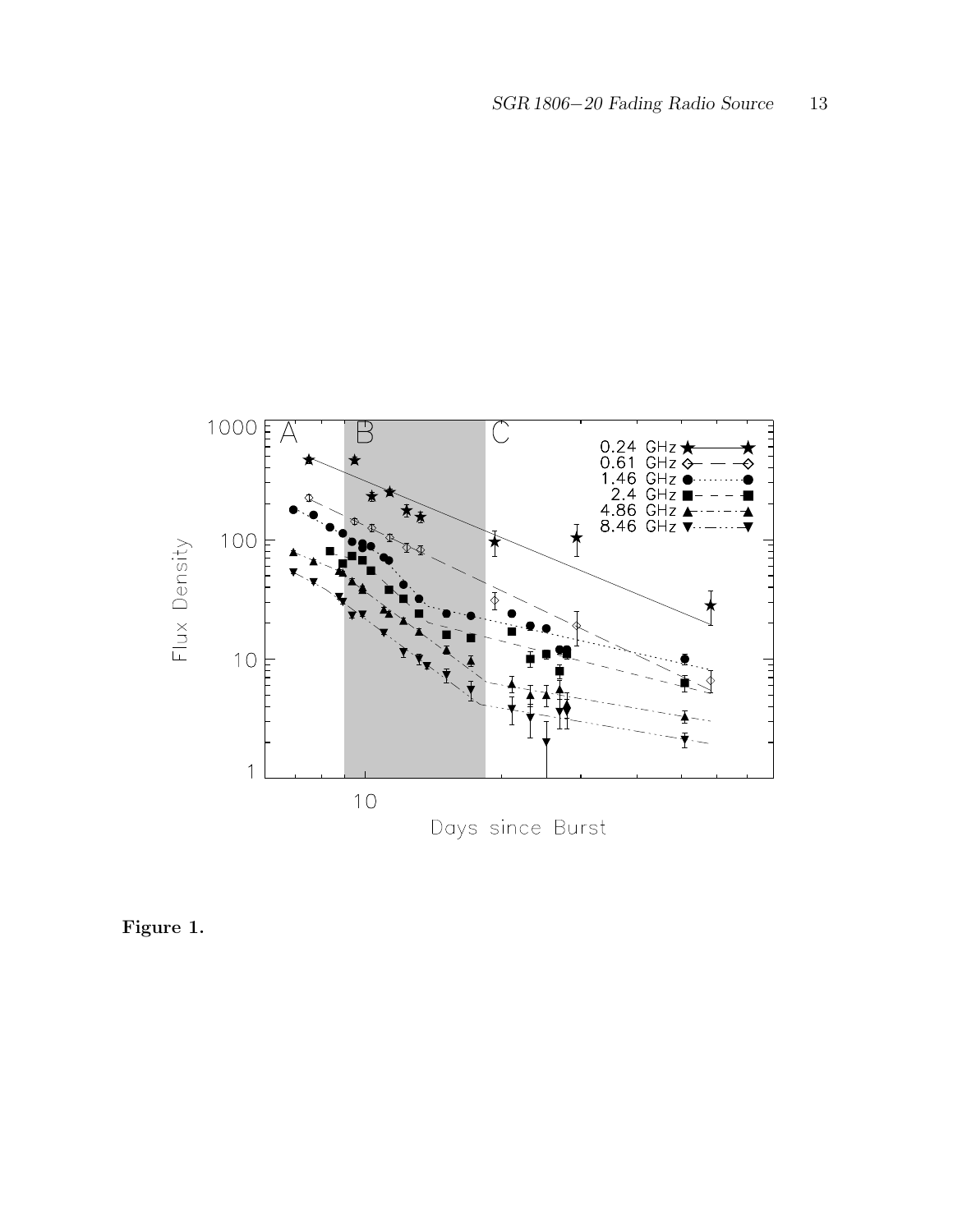

Figure 2.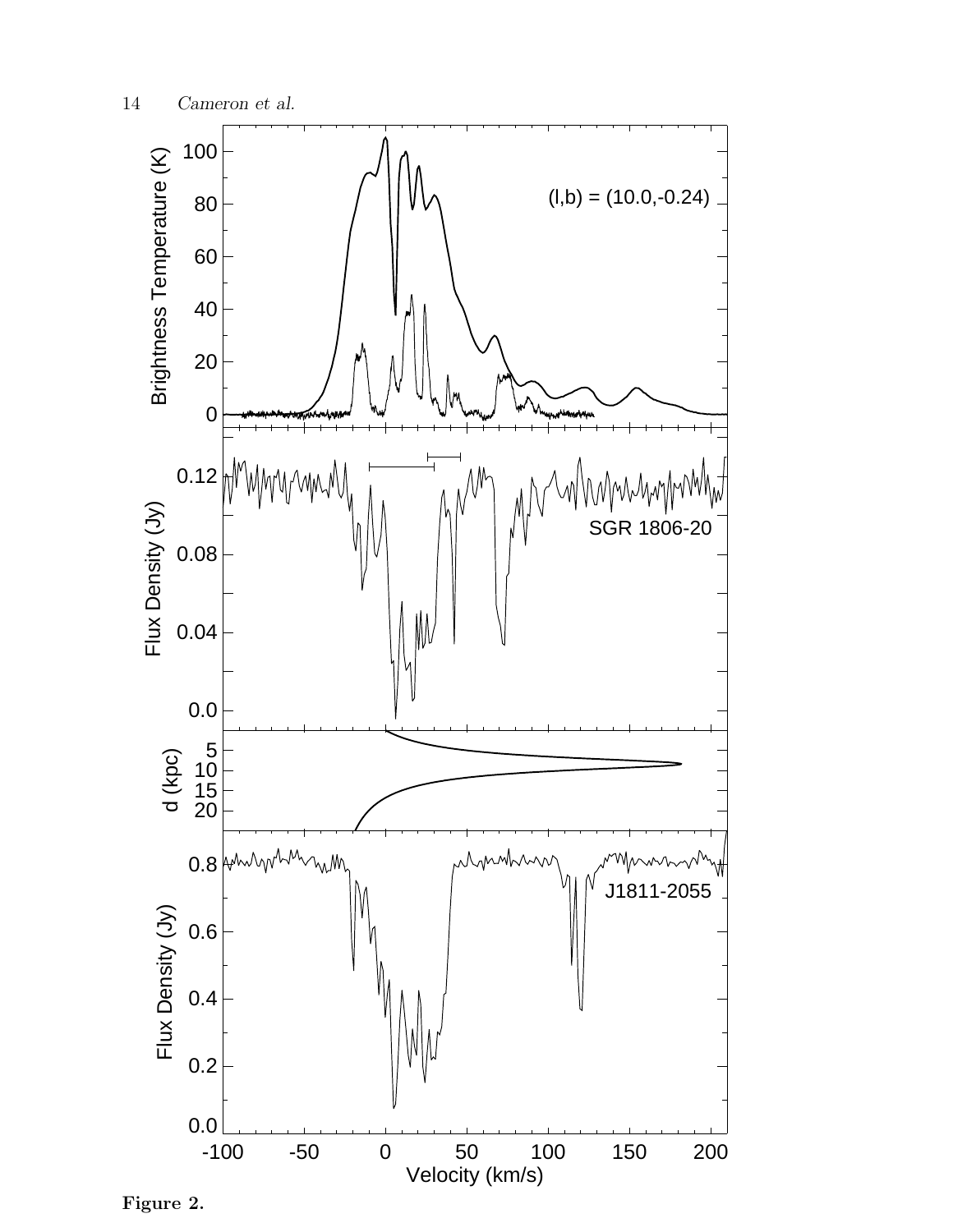#### SUPPLEMENTAL INFORMATION

Observational Details: For the VLA observations we used the standard continuum mode with  $2 \times 50$  MHz bands, with the exception of the 1.46 GHz observation of 4 January 2005, which was taken in spectral line mode with 8 channels of width 3.1 MHz. We used the extragalactic source 3C 286 (J1331+305) for flux calibration, while the phase was monitored with J1820-254, J1751−253, and J1811−209. The listed flux densities and uncertainties were measured from the resulting maps by fitting an elliptical Gaussian model to the afterglow emission. The GMRT observations were performed in dual frequency mode with 16 MHz bandwidth divided into a total of 128 frequency channels for 610 MHz observations, and 6 MHz of bandwidth divided into 64 channels for the 235 MHz observations. The observations at 1060 MHz at GMRT were carried out with a bandwidth of 32 MHz. 3C 48 (J0137+331) and 3C 286 were used as flux calibrators, and J1822−096 was used as the phase calibrator. These sources were also used for bandpass calibration. We obtained the flux densities of the source by fitting a Gaussian with a background level plus a slope and removed the contribution from a nearby weak source. Because of the high density of radio sources in the galactic plane in which SGR 1806−20 is located, the antenna system noise temperature has notable contributions from the sky within the telescope beam. This reduces the signal to noise ratio and an appropriate correction must be made to the observed flux (especially at low frequencies), since the flux calibrators which establish the flux scale lie well outside the galactic plane and are in an environment of less sky temperature. We applied a  $T_{sys}$  correction factor for 3C 48 of 3.88 and 1.93, and for 3C 286 of 3.87 and 1.8, for the 235 MHz and 610 MHz, respectively. Both the VLA and GMRT data were reduced and analyzed using the Astronomical Image Processing System. The ATCA observations were performed in snapshot mode with 100MHz of effective bandwidth. The amplitude calibrator was J1934−638, whereas J1711−251, J1817−254, and J1811−209 where used as phase calibrators. The last of these was observed in a rapid (3 minute) cycle mode to compensate for its poor phase stability. The flux densities were determined by performing a local parabolic fit to the peak closest to the known position of the source. The NMA observations were performed at 102 GHz in D-configuration (the most compact configuration) on 4 January 2005, and in AB configuration (longest baseline configuration) on 12, 13 January 2005. We used NRAO530 for